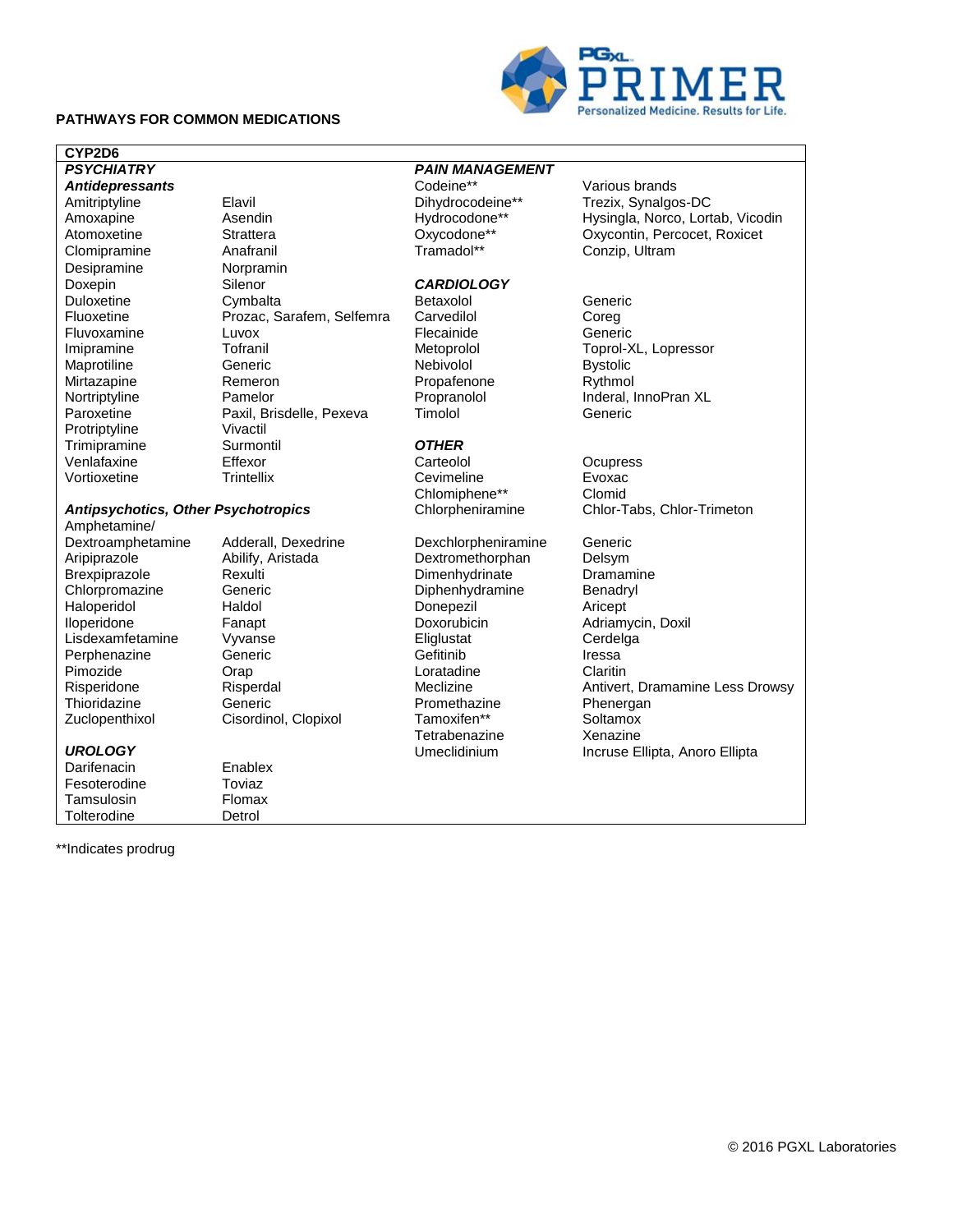

| <b>CYP2C19</b>             |                      | CYP2C9            |                              |
|----------------------------|----------------------|-------------------|------------------------------|
| Amitriptyline              | Elavil               | Azilsartan        | Edarbi                       |
| Carisoprodol**             | Soma                 | <b>Bosentan</b>   | Tracleer                     |
| Citalopram                 | Celexa               | Celecoxib         | Celebrex                     |
| Clobazam                   | Onfi                 | <b>Diclofenac</b> | Voltaren, Pennsaid, Zorvolex |
| Clomipramine               | Anafranil            | Flurbiprofen      | Generic                      |
| Clopidogrel**              | <b>Plavix</b>        | Fluvastatin       | Lescol                       |
| Dexlansoprazole            | Dexilant             | Glimepiride       | Amaryl                       |
| Diazepam                   | Valium, Diastat      | Glipizide         | Glucotrol                    |
| Doxepin                    | Silenor              | Glyburide         | Diabeta, Glynase             |
| Escitalopram               | Lexapro              | Ibuprofen         | Advil, Motrin                |
| Esomeprazole               | Nexium               | Losartan          | Cozaar                       |
| Imipramine                 | Tofranil             | Meloxicam         | Mobic, Vivlodex              |
| Lansoprazole               | Prevacid             | Naproxen          | Aleve, Naprelan, Naprosyn    |
| Methadone (active portion) | Dolophine, Methadose | Nateglinide       | <b>Starlix</b>               |
| Nelfinavir                 | Viracept             | Phenytoin         | Dilantin, Phenytek           |
| Omeprazole                 | Prilosec             | Piroxicam         | Feldene                      |
| Pantoprazole               | Protonix             | Rosuvastatin      | Crestor                      |
| Proguanil                  | Malarone             | Tolbutamide       | Orinase                      |
| Rabeprazole                | Aciphex              | Warfarin          | Coumadin, Jantoven           |
| Sertraline                 | Zoloft               | Zafirlukast       | Accolate                     |
| Trimipramine               | Surmontil            |                   |                              |
| Voriconazole               | Vfend                |                   |                              |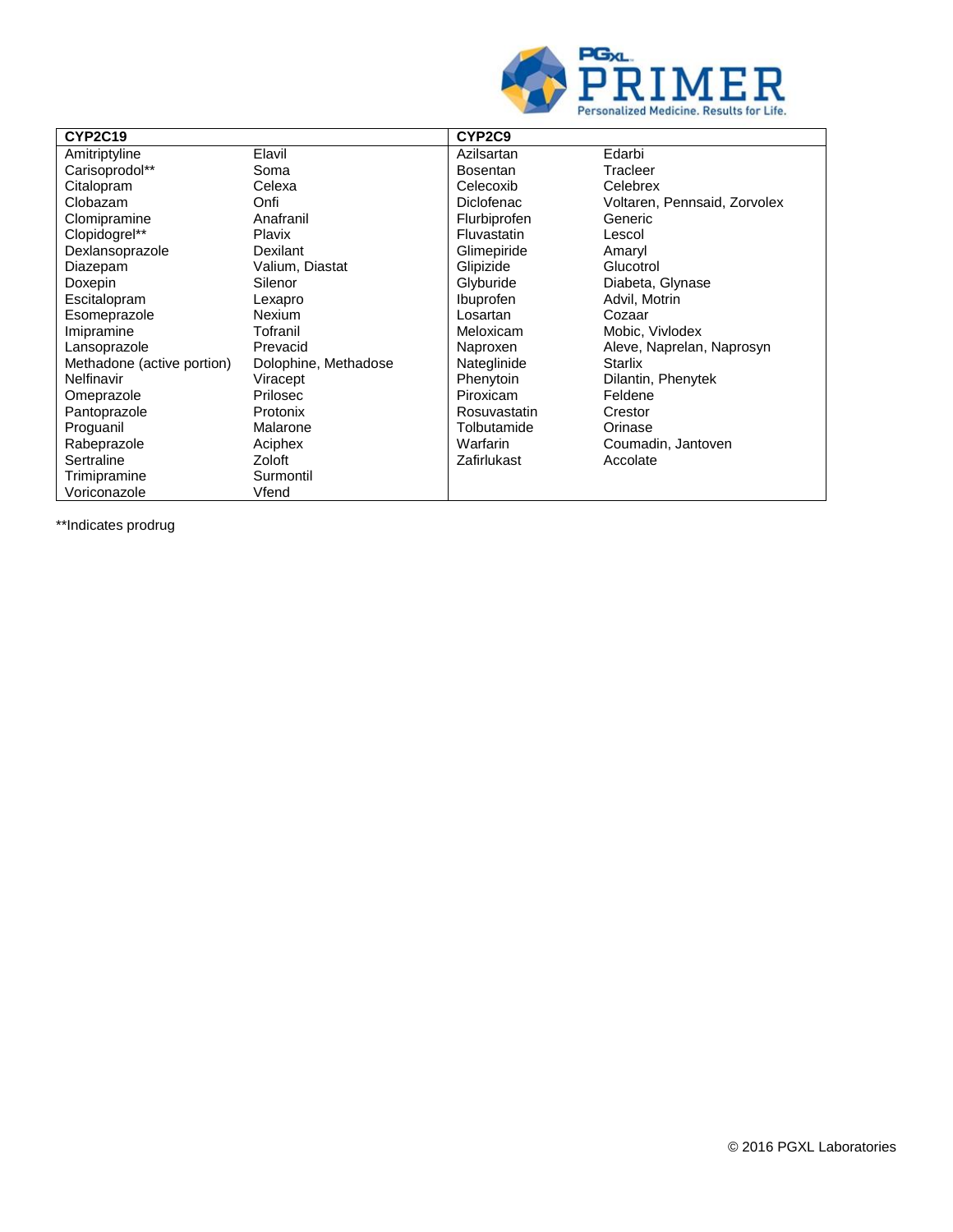### CYP3A4/CYP3A5

#### **PSYCHIATRY Benzodiazepines**

Alprazolam Estazolam Midazolam Triazolam

#### **Antidepressants**

Levomilnacipran Nefazodone Reboxetine Trazodone Vilazodone

Prosom Versed Halcion

Xanax

Desyrel Viibryd

#### **Antipsychotics, Other Psychotropics**

Brexpiprazole **Buspirone** Carbamazepine Cariprazine Guanfacine Lurasidone Quetiapine Ziprasidone

### **CARDIOLOGY**

Amiodarone **Bosentan** Cilostazol Dronedarone Eplerenone Guanfacine Ivabradine Macitentan Quinidine Ranolazine Rivaroxaban Sildenafil Tadalafil Ticagrelor

#### **Statins**

Atorvastatin Lovastatin Simvastatin

#### **Ca Channel Blockers**

Amlodipine **Diltiazem** Felodipine Verapamil

Lercanidipine Nifedipine Nisoldipine Nitrendipine

**IMMUNOSUPPRESSANTS** 

Cyclosporine Sirolimus Tacrolimus

Fetzima Generic Edronax

Rexulti **Buspar** Tegretol, Equetro, Carbatrol Vraylar Intuniv Latuda Seroguel Geodon

Cordarone, Pacerone Tracleer Pletal Multag Inspra Tenex Corlanor Opsumit Generic Ranexa Xarelto Revatio Adcirca **Brilinta** 

Lipitor, Caduet Altoprev, Mevacor Zocor, Simcor, Vytorin

**Norvasc** Cardizem, Cartia XT, Taztia XT Plendil Zanidip Afeditab CR, Procardia Sular Various brands Calan, Verelan

Gengraf, Neoral, Sandimmune

Prograf, Astagraf XL, Envarsus XR

Rapamune

# **PAIN MANAGEMENT**

Alfentanil **Buprenorphine** Cyclobenzaprine Dihydroergotamine Eletriptan Fentanyl Indomethacin Ketamine Sufentanil Tolvaptan

#### **UROLOGY**

Alfuzosin Avanafil Darifenacin Doxazosin Dutasteride Finasteride Oxybutynin Sildenafil **Silodosin** Solifenacin Tamsulosin Tadalafil Vardenafil

### **ONCOLOGY**

Axitinib Bexarotene Dasatinib Docetaxel **Doxorubicin** Erlotinib Exemestane Gefitinib Imatinib Nilotinib Pazopanib Regorafenib **Ruxolitinib** Sunitinib Vincristine

#### **STEROIDS**

Beclomethasone **Budesonide** Ciclesonide Cortisone Dienogest Estradiol Etonogestrel Flunisolide Hvdrocortisone Medroxyprogesterone Methyltestosterone Norethindrone Progesterone Testosterone

Alfenta Suboxone, Butrans Amrix, Flexeril D.H.E. 45 Relpax Actiq, Duragesic Indocin, Tivorbex Ketalar Sufenta Samsca

Uroxatral Stendra Enablex Cardura, Cardura XL Avodart Proscar, Propecia Ditropan XL, Oxytrol Viagra Rapaflo Vesicare Flomax Cialis Levitra, Staxyn

Inlyta Targretin Sprvcel Taxotere Adriamycin, Doxil Tarceva Aromasin Iressa Gleevec Tasigna Votrient Stivarga **Jakafi** Sutent Oncovin, Marquibo Kit

**ONASL, QVAR** Entocort EC. Uceris Alvesco Generic Natazia Various brands Nexplanon Aerospan HFA Various brands Depo-Provera, Provera Methyltestosterone Various brands Endometrin, Prometrium Various brands

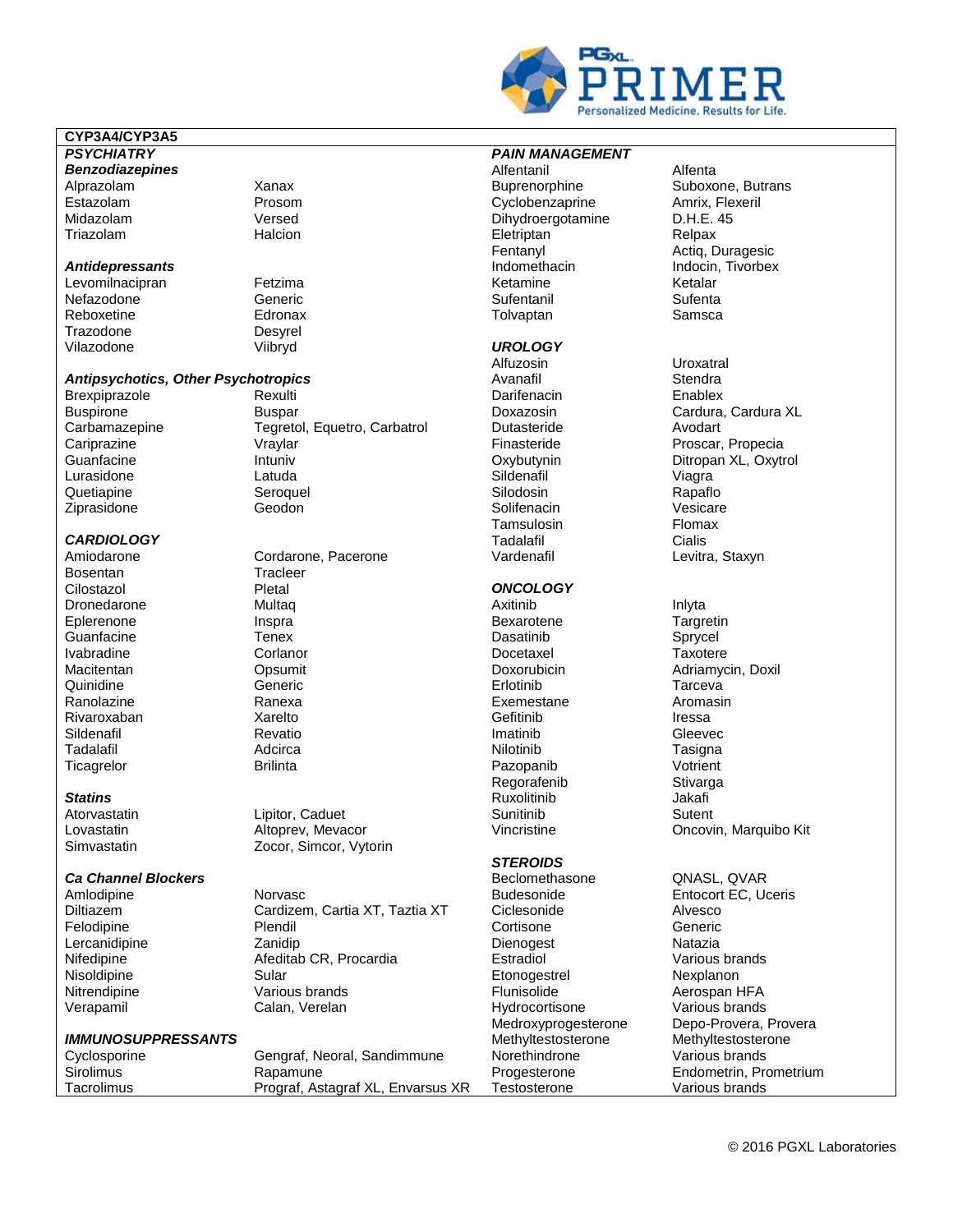

| CYP3A4/CYP3A5 continued           |                       |                      |                               |  |  |
|-----------------------------------|-----------------------|----------------------|-------------------------------|--|--|
| <b>ANTIMICROBIALS, ANTIVIRALS</b> |                       | <b>OTHER</b>         |                               |  |  |
| Atazanavir                        | Evotaz, Reyataz       | Apremilast           | Otezla                        |  |  |
| Clarithromycin                    | Biaxin                | Aprepitant           | Emend                         |  |  |
| Clindamycin                       | Cleocin               | Azelastine           | Astelin, Astepro              |  |  |
| Cobicistat                        | Tybost                | <b>Bromocriptine</b> | Cycloset, Parlodel            |  |  |
| Daclatasvir                       | Daklinza              | Cevimeline           | Evoxac                        |  |  |
| Darunavir                         | Prezista              | Colchicine           | Colcrys, Mitigare             |  |  |
| Delavirdine                       | Rescriptor            | Domperidone          | Motilium                      |  |  |
| Elvitegravir                      | Vitekta               | Eszopiclone          | Lunesta                       |  |  |
| Erythromycin                      | Ery-Tab               | Ethosuximide         | Zarontin                      |  |  |
| <b>Indinavir</b>                  | Crixivan              | Granisetron          | Sancuso                       |  |  |
| Itraconazole                      | Onmel, Sporanox       | Loperamide           | <b>Imodium</b>                |  |  |
| <i><u><b>Ivermectin</b></u></i>   | Stromectol            | Fosaprepitant        | Emend for Injection           |  |  |
| Lopinavir                         | Kaletra               | Naloxegol            | Movantik                      |  |  |
| Maraviroc                         | Selzentry             | Roflumilast          | Daliresp                      |  |  |
| Nelfinavir                        | Viracept              | Rolapitant           | Varubi                        |  |  |
| Paritaprevir                      | Technivie, Viekra Pak | Saxagliptin          | Onglyza                       |  |  |
| Praziquantel                      | <b>Biltricide</b>     | Suvorexant           | <b>Belsomra</b>               |  |  |
| Rilpivirine                       | Edurant               | Tasimelteon          | <b>Hetlioz</b>                |  |  |
| Ritonavir                         | Norvir                | Tiagabine            | Gabitril                      |  |  |
| Saquinavir                        | Invirase              | Tofacitinib          | Xeljanz, Xeljanz XR           |  |  |
| Simeprevir                        | Olysio                | Vilanterol           | Anoro Ellipta, Breo Ellipta   |  |  |
| Tinidazole                        | Tindamax              | Zolpidem             | Ambien, Intermezzo, Zolpimist |  |  |
|                                   |                       | <b>Zoniclone</b>     | Imovane                       |  |  |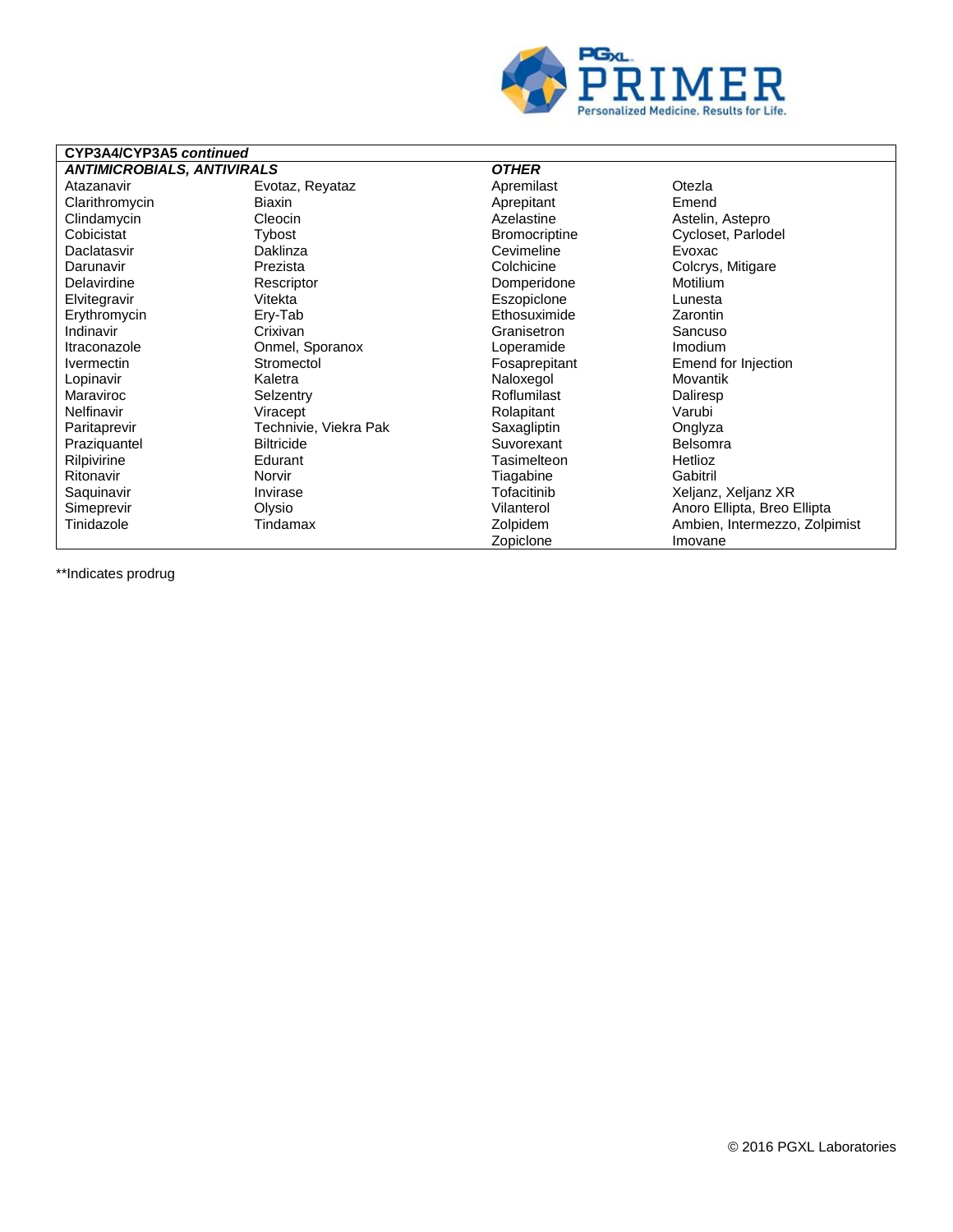

| CYP <sub>1</sub> A <sub>2</sub> |                     |              |                             |
|---------------------------------|---------------------|--------------|-----------------------------|
| <b>PSYCHIATRY</b>               |                     | <b>OTHER</b> |                             |
| Asenapine                       | Saphris             | Anagrelide   | Agrylin                     |
| Clozapine                       | Clozaril, Versacloz | Caffeine     | Various brands              |
| Duloxetine                      | Cymbalta            | Flutamide    | Eulexin                     |
| Olanzapine                      | Zyprexa             | Pirfenidone  | Esbriet                     |
| Promazine                       | Sparine             | Ramelteon    | Rozerem                     |
| Rasagiline                      | Azilect             | Riluzole     | <b>Rilutek</b>              |
| Thiothixene                     | Navane              | Roflumilast  | Daliresp                    |
|                                 |                     | Ropinirole   | Reguip, Reguip XL           |
| <b>PAIN MANAGEMENT</b>          |                     | Tacrine      | Cognex                      |
| Cyclobenzaprine                 | Amrix, Flexeril     | Tasimelteon  | Hetlioz                     |
| Frovatriptan                    | Frova               | Theophylline | Theo-24, Uniphyl, Theochron |
| Lidocaine                       | Various brands      | Triamterene  | Dyrenium                    |
| Nabumetone                      | Relafen             |              |                             |
| Ropivacaine                     | Naropin             |              |                             |
| Tizanidine                      | Zanaflex            |              |                             |
| Zolmitriptan                    | Zomig               |              |                             |